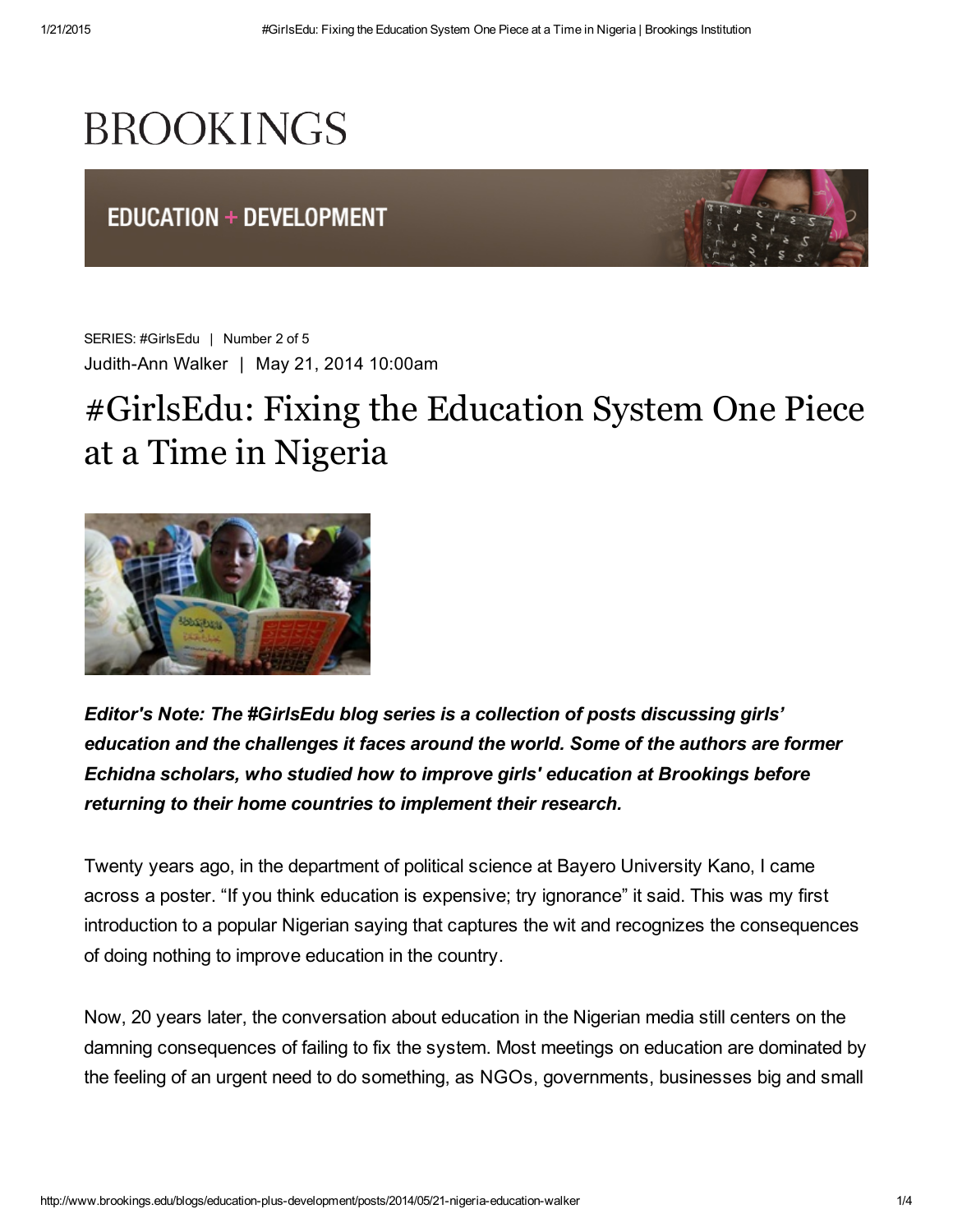and international development partners vie with each other for that big idea that could turn things around.

For those of us committed to and focused on advancing girls education, we are reminded at these meetings of the challenges facing boys' education in Nigeria's southeast; of the problems in educating Nigeria's nomads and fisher-folk; of the critical lack of investment in training institutions (as the Colleges of [Education](http://sunnewsonline.com/new/?p=61003) strike moves into its fifth month); and of the catastrophes brought about by those who believe that Western education is forbidden, or "haram." So many crises!

When so much needs to be done, it's easy to get stuck trying to make a case for a panacea, and in doing so it's equally easy to underestimate the power of micro-level innovations. Yet personally, I have found enormous inspiration supporting and initiating micro-level actions which benefit girls in the most difficult circumstances.

My journey began in 2002, when I worked on a program targeting AIDS orphans and other vulnerable children in the traditional Kano state (a group referred to as "OVC" in the development world). Members of my team tried hard to convince me that Kano was unlike southern states in Nigeria, where young, vulnerable girls and orphans could access education and psychosocial needs through community schools; in Nigeria's north, secular community schools did not exist. In northern states, that narrative went, girls were either on the streets hawking, in traditional Islamic schools, or in over-crowded government schools—three situations that did not lend themselves to the typical OVC intervention.

After three weeks of field work, however, the reality I encountered was a different one. I found classes of community girls studying math and English lessons in the open sitting rooms of houses in the old walled city. I also found girls huddled together in make-shift nursery classes in the unused silos of farmers associations in rural Rafin Tsara. With no materials and little training, the primary school teachers who volunteered in these "schools" were on their own in a system that prioritized Islamic schooling over community-based secular education. For me, these were great community efforts crying out for support. Fortunately, the Bernard van Leer Foundation shared the same vision and took the risk of supporting the [development](http://www.drpcngr.org/) Research and Projects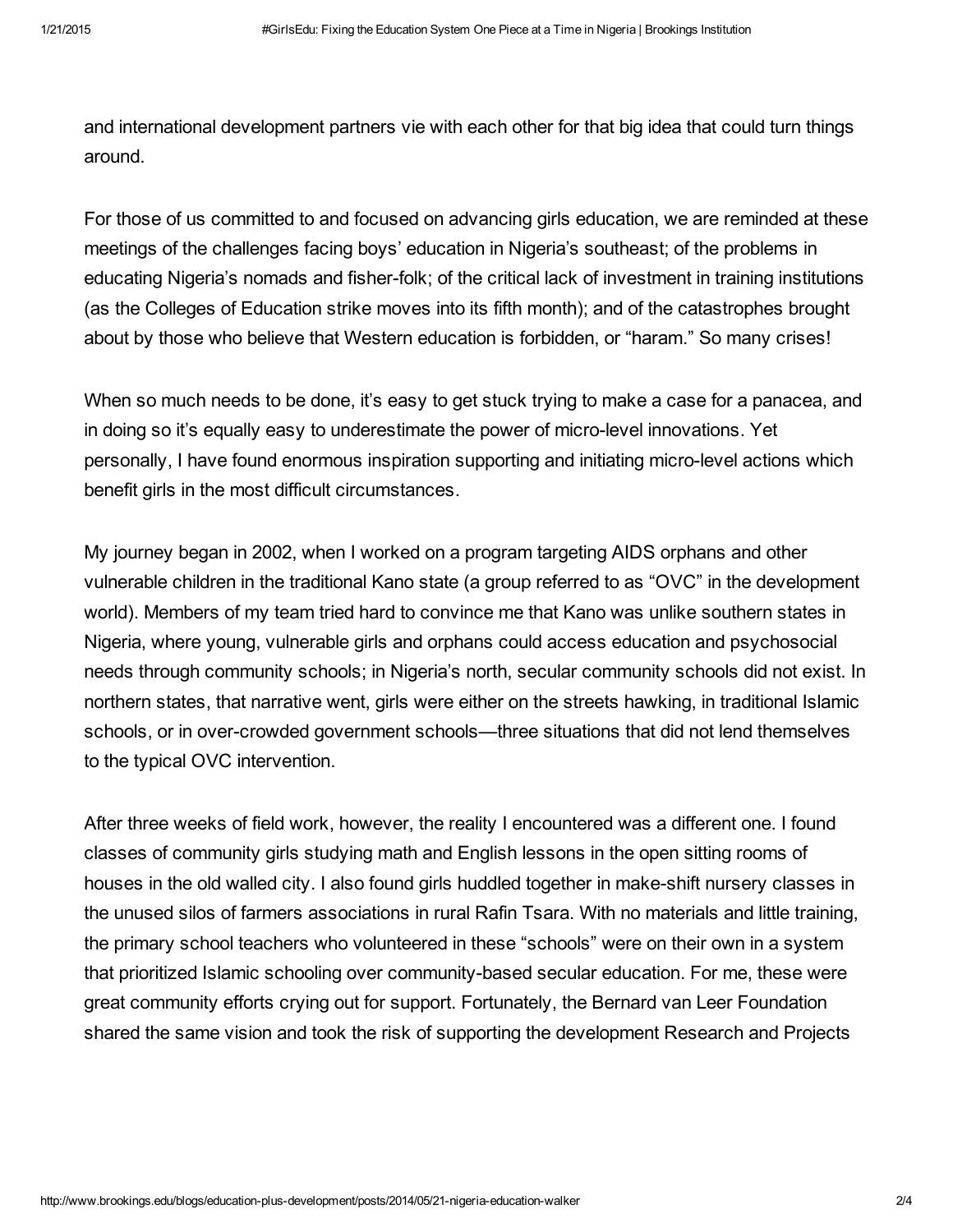Centre (dRPC), a non-profit I started to train volunteer teachers in early childhood [development](http://www.drpcngr.org/) teaching methods and to provide teaching aids to more than 100 community schools in northern Nigeria.

The key lesson that I've taken away from 12 years of running this community project is that success for girls in traditional settings demands building partnerships—both to legitimize and sustain education programs. In 2013, I took this idea forward by seeking to collaborate on an education program with PSIPSE, the [Partnership](http://r4d.org/focus-areas/partnership-strengthen-innovation-and-practice-secondary-education) to Strengthen Innovation and Practice in Secondary Education. I recall one of the first queries we received in response the PSIPSE application; the MacArthur Foundation was curious about the design of a community-based girls' education project in northern Nigeria involving the National Education Research and Development Council, the National Institute for Policy and Strategic Studies, and the Ministry of Education of southern Nigeria's Ekiti State. The answer was simple, the project connected state officials from Ministries of Education in northern states with education officials at the federal level to strengthen state-level education reforms targeting girls and to mitigate community barriers and obstacles. But the partnerships did not end there. The collaborative project between dRPC and PSIPSE ultimately led to partnerships among state ministries of education, the 13 participating government-run schools for girls, school-based management committees, and the staff and principals of the participating schools.

So while the education of girls in northern Nigeria faces increasing challenges, the pilot PSIPSE project has led girls to successfully complete their final year of senior secondary school and complete their senior secondary school exams. State governments in northern Nigeria are taking note of lessons from this pilot and some stand poised to replicate the teacher training and girls mentoring components of the project.

As 16-year-old girls now exit the PSIPSE schools with their senior secondary school exams behind them, I have a new challenge before me—how to forge additional partnerships with NGOs, private sector organizations and government agencies working on microfinance, remedial education, apprenticeship and life skills programs. Such challenges are also being discussed at national-level dialogues where there is a new recognition that education cannot be too expensive